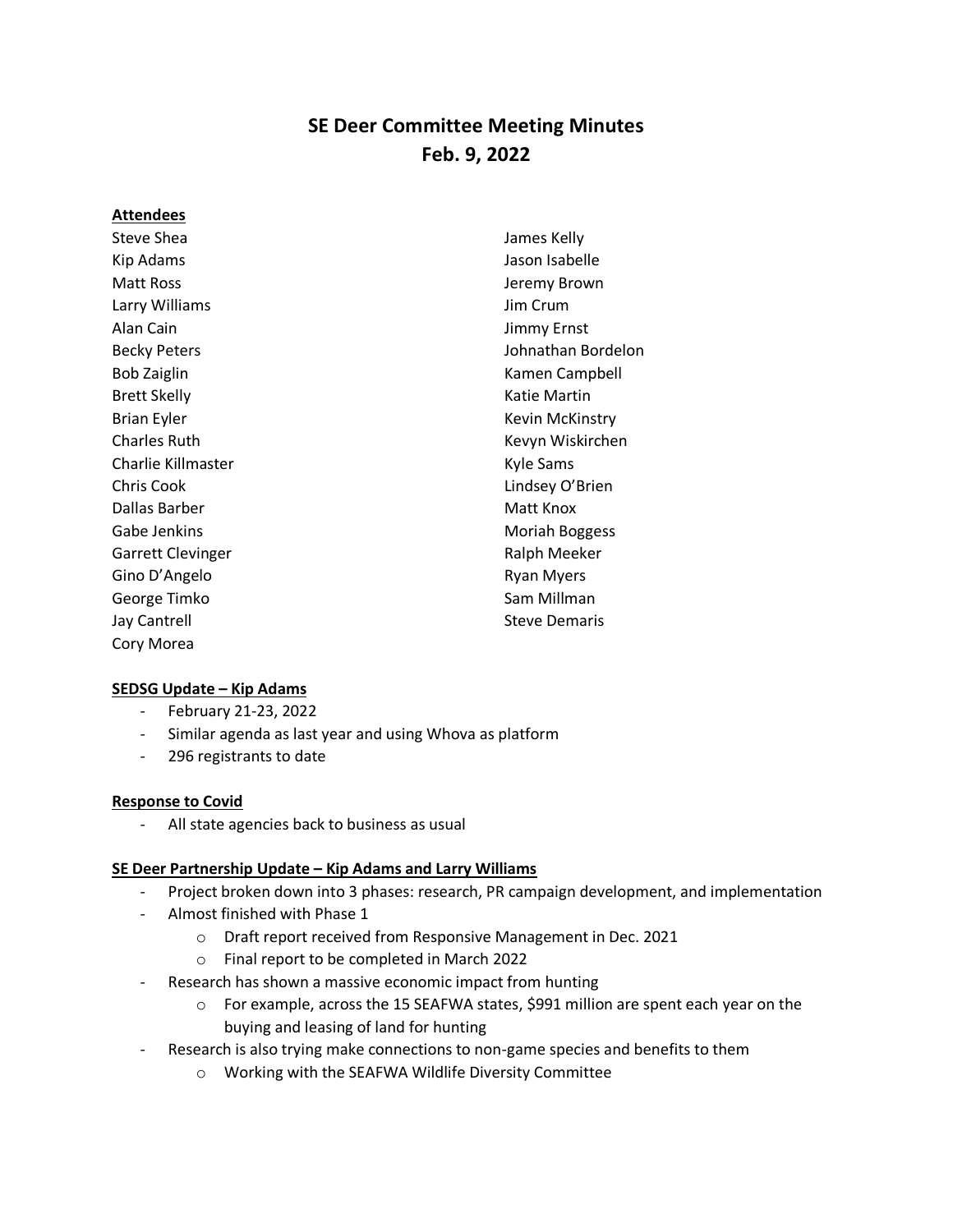$\circ$  Inquiring as to what other species that could benefit from deer management and seeking input on messaging and audiences

## **Committee Member Changes**

- Sam Millman
	- $\circ$  Steve Shea made a motion to add Sam Millman as a committee member to represent Delaware
	- o Charlie Killmaster seconded
	- o 100% approval
- Garrett Clevinger
	- o James Kelly made a motion to add Garrett Clevinger as a committee member to represent Tennessee
	- o Steve Shea seconded
	- o 100% approval
- Gino D'Angelo
	- o Charlie Killmaster made a motion to add Gino D'Angelo as a committee member to represent the University of Georgia
	- o Steve Shea seconded
	- o 100% approval
- Moriah Boggess
	- $\circ$  Ryan Myers made a motion to add Moriah Boggess as a committee member to represent North Carolina
	- o Kip Adams seconded
	- o 100% approval

#### **SEDSG Student Presentations**

- This year 29 oral and 7 posters
- Bob Zaiglin: How do we select the winner of the posters when there is a virtual conference?
	- $\circ$  Suggested that since the video is comparable to stage presence it should be used as the tiebreaker
	- $\circ$  Steve Shea made a motion that for virtual meetings average score of the video will serve as a tiebreaker for deciding the winners of the student poster awards
	- o Bob Zaiglin seconded
	- o 100% approval

#### **Career Achievement Award**

- Based on a vote last meeting to suspend giving the award until an in-person meeting was conducted, there were no nominations this year
- Nominations will be accepted next year as long as we have an in-person meeting

#### **Retirement Recognitions**

- There are two recognitions this year
	- o Ben Layton from Tennessee Wildlife Resources Agency
	- o Bill Baker from the Westervelt Company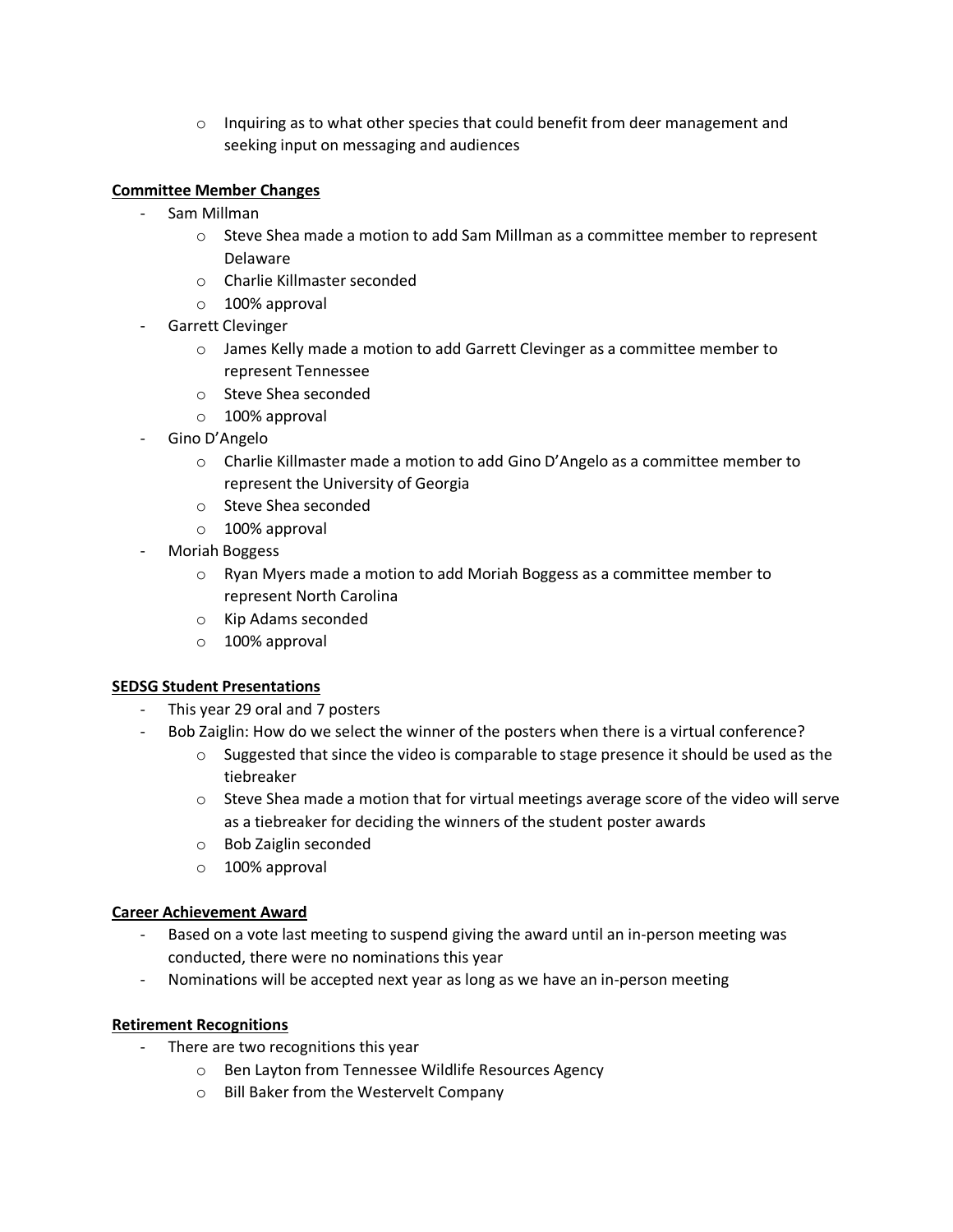# **Operational Guidelines**

- An update to the virtual meeting portion of the operational guidelines will occur between now and next year's meeting
- NDA will work on suggested updates based on insight gathered from conducting the 2021 and 2022 virtual meetings

#### **Website Update – Steve Demaris**

- There is now a new link for the website:<https://www.sedsg.msstate.edu/>
- All winners from the 2021 meeting have been added
- All abstracts are now searchable

#### **CWD Table**

- Table is completed. This will be the  $1<sup>st</sup>$  year that it is added to the abstracts.
- May adjust as necessary in future years.

#### **CWD Updates**

- Alabama
	- $\circ$  1<sup>st</sup> positive detected on January 6<sup>th</sup> in a 3.5-year-old hunter-harvested buck in Lauderdale County
	- $\circ$  Established CWD zone in portion of the county and buffer zone in rest of the county and Colbert County
	- o Enacted emergency regulations
		- Removal of bag limits/weapons requirements
		- Require all deer harvested containment zone to be tested
		- Prohibit transport of carcasses from higher risk to lower risk zones
		- Created permit to transport carcasses to processor just outside the containment zone because no processors within the containment zone
		- Did not elect to suspend baiting licenses for the rest of the hunting season but will likely ban next year
	- $\circ$  Collected 420 samples from Lauderdale County with 341 from the containment zone and 432 samples from Colbert County, but no new positives to date.
	- $\circ$  Another deer sampled the same day as the initial positive deer was suspect but determined to be a false positive
	- o Staff meeting now to discuss plans for next year
	- Arkansas
		- $\circ$  Added 6 additional positive counties (Four in the designated CWD zone and two outside)
		- $\circ$  Based on this year's positives, proposing to add 4 additional counties to the zone (originally started with 10 and this will bring the number up to 25 counties)
		- o Doing targeted removals in 3 areas this year
		- o Total of 1318 positives (40 elk) to date
		- $\circ$  Charlie Killmaster: What is the threshold for prevalence to go from a Tier 2 county to a Tier 1 county?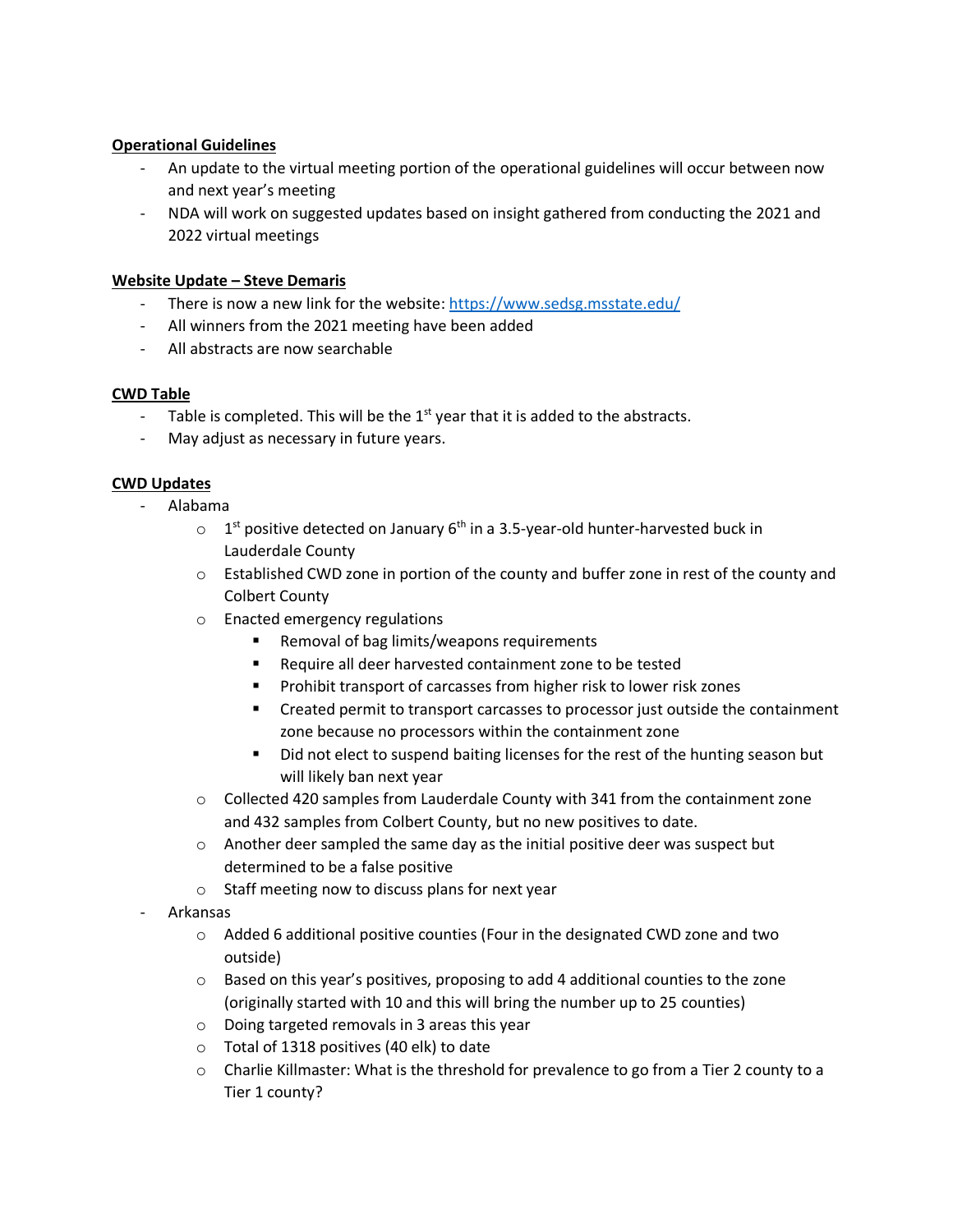6% prevalence (highest prevalence is approx. 26%)

### - Louisiana

- $\circ$  1<sup>st</sup> positive detected on February 4<sup>th</sup> in a hunter-harvested (clinical) buck in east Tensas Parish
- $\circ$  Used parishes to delineate zones 3 parishes in the CWD zone
- o Declaration of Emergency
	- Prohibited of baiting/feeding
	- Prohibited removal of carcasses from the CWD zone (with exceptions)
- o No post-season collection of samples
	- Will sample roadkill and crop depredation deer
	- Will sample harvested deer next fall
- $\circ$  Arkansas detected a positive mid-season 7.5 miles from the northern Louisiana border
	- Enacted baiting ban and increased sampling in 2 parishes
	- Lifted ban once reached 300 samples
- **Maryland** 
	- o 710 samples collected this year but no results back yet
	- o 80 positives to date
	- o Added county to the CWD zone for a total of 5 counties
- Mississippi
	- o 131 positives to date in 9 counties
	- o Collected approx. 5,800 samples this year with 48 positives
	- $\circ$  Added 1 new county to the zone this year
	- $\circ$  This was the first year of the paid program for taxidermists, and taxidermists accounted for approx. 70% of samples collected (23% from CWD 3-mile tags)
- **Missouri** 
	- o 34 counties in the CWD zone (22 with positives)
		- 4 new counties added this year
	- o Approx. 30,000 samples collected with 51 new positives
	- o 257 positives to date
	- o Will conduct post-season targeted culling
	- o Currently working on a revision of the surveillance and management plan
	- $\circ$  Conducting research to assess the motivations of hunters and landowners in regards to targeted culling and to evaluate the effectiveness of targeted culling
- Oklahoma
	- o Collected approx. 100 samples during the herd health evaluations
	- o Collected in the northern part of the state near the positive in Kansas
- Tennessee
	- o 16,135 samples collected this year with 619 new positives
	- o 1,941 positives to date
	- o 5 new counties added to the CWD zone for a total of 12 counties
	- o Currently conducting targeted removals
	- $\circ$  Johnathan Bordelon: Why was there such a large jump in samples from previous years?
		- Was able to streamline the channels in which samples come in (freezers in/near CWD zone and taxidermist/processor incentive program)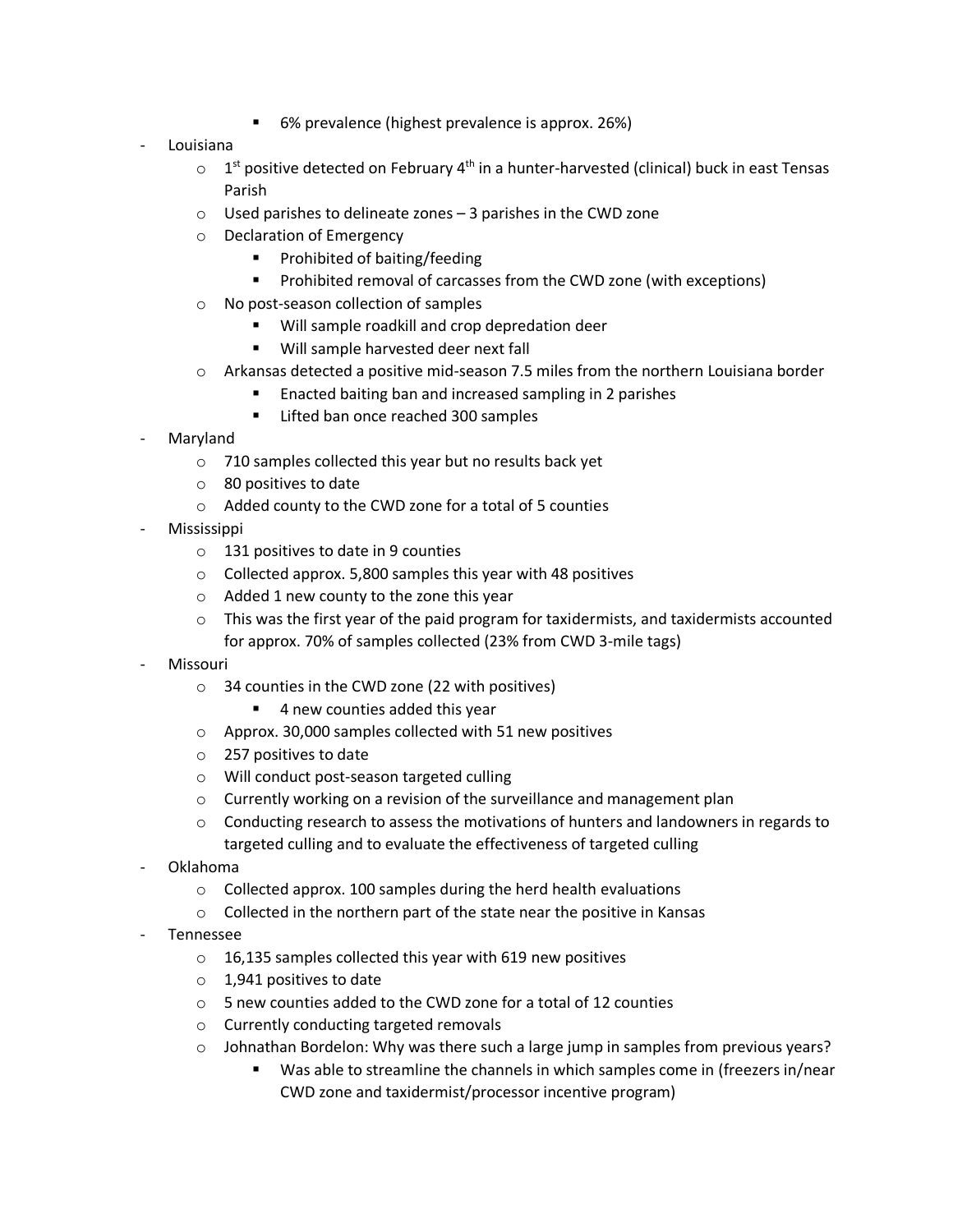- Have approx. 8 people solely dedicated to collecting samples
- Texas
	- o Approx. 150 positives this year (mostly in breeder facilities)
		- 3 new positive facilities
	- o Added 1 new zone in Lubbock County
	- o Positive red deer hind and elk in Medina County
- Virginia
	- o No results to share yet
	- o 4-5,000 sample collected this year
		- Approx. 2,500 from the CWD zone
		- 2-2,500 from across the rest of the state from the taxidermist program
	- o All new positives in the existing CWD areas
	- o Will be doing extensive survey of hunters about CWD soon
- West Virginia
	- o No new positive counties
	- o 2 positive facilities
	- o 514 positives to date in 5 counties
	- o Goal this season was to test for southward spread of CWD in Hardy County
		- Does not appear to be progressing south
	- o Low compliance in testing even though mandatory
	- o Will conduct sharpshooting in March/April
	- $\circ$  Jim Crum: asked if anyone was having trouble with getting access to IHC reagents?
	- o Moriah Boggess: Still waiting on results from some samples but getting results back because there has been use of an alternative reagent

#### **Cervid Working Group – Jason Isabelle**

- No items submitted to the WRC
- No action items from the WRC
- Updated the WRC on SE Deer Partnership
- Discussion that many states are updating their CWD plans and numerous CWD research projects are being conducted

#### **Summer Meeting**

- Kansas willing to host a joint meeting with Southeast and the Midwest
- If a joint meeting does not occur, South Carolina will host

#### **State Presentation Rotation Schedule**

- Steve Shea sent email with schedule prior to the meeting
- Will begin rotation for presentations at the 2023 Deer Study Group meeting
- Charles Ruth: What do we do if the state does not have anything to present that year?
- Alan Cain: The presentation does not necessarily have to be research
- Steve Shea: This is encouraged. We want to go back to the basics and have states present on things such as programmatic items and challenges faced.